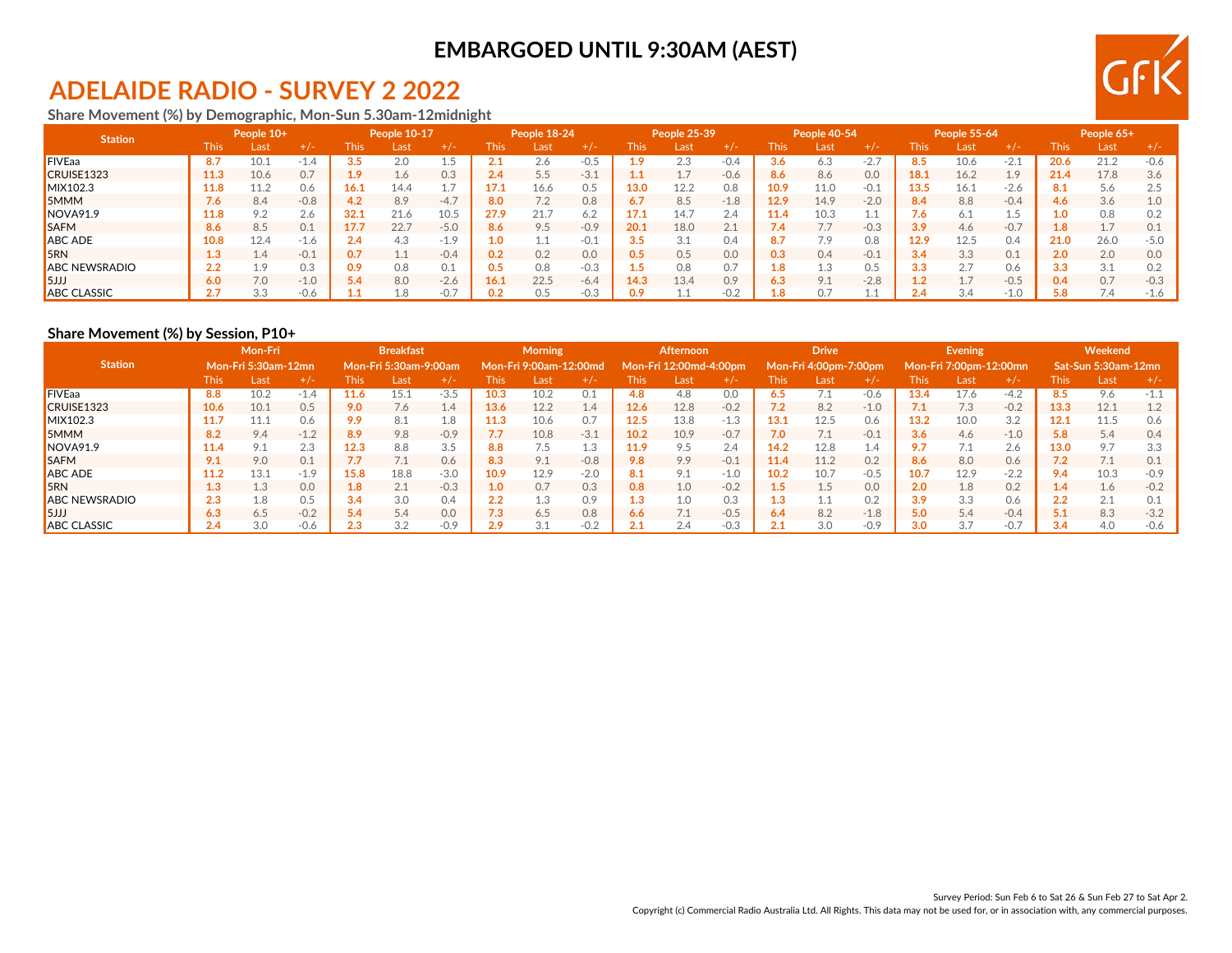## **ADELAIDE RADIO - SURVEY 2 2022**

#### **Cumulative Audience (000's) by Demographic, Mon-Sun 5.30am-12midnight**

| <b>Station</b>       |      | People 10+ |       |             | People 10-17 |                |             | People 18-24 |        |      | People 25-39 |       |             | People 40-54 |       |             | People 55-64 |       |             | People 65+ |           |
|----------------------|------|------------|-------|-------------|--------------|----------------|-------------|--------------|--------|------|--------------|-------|-------------|--------------|-------|-------------|--------------|-------|-------------|------------|-----------|
|                      | This | Last       | $+/-$ | <b>This</b> | Last         | $+/-$          | <b>This</b> | Last         | $+/-$  | This | Last         | $+/-$ | <b>This</b> | Last         | $+/-$ | <b>This</b> | Last         | $+/-$ | <b>This</b> | Last       | $+/-$     |
| <b>FIVEaa</b>        | 152  | 163        | $-11$ | 12          |              |                |             |              |        |      |              |       | 27          | 30           | -3    | 27          | 30           | -3    | 54          | 69         |           |
| CRUISE1323           | 209  | 208        |       | 13          | 12           |                |             |              |        |      | 17           |       | 34          | 29           |       | 43          | 45           | $-2$  | 93          | 97         | -4        |
| MIX102.3             | 339  | 328        | ıт    | 45          | 41           |                |             |              |        |      | 78           |       | 76          | 70           |       |             | 55           | -8    |             | 41         |           |
| 5MMM                 | 230  | 221        |       | 28          | 27           |                | 26          | 24           |        | 54   | 52           |       | 62          | 63           | $-1$  | 34          | 36           | $-2$  | 26          | 19         |           |
| NOVA91.9             | 374  | 343        | 31    | 76          | 64           | 1 <sup>c</sup> |             | 59           | 13     | 120  | 113          |       | 66          | 66           |       | <u>ົ</u>    | 29           | $-2$  |             | 13         |           |
| <b>SAFM</b>          | 266  | 267        |       | 43          | 50           | $\sim$ 14      | 29          | 22           |        | 98   | 99           |       | 58          | 59           | $-$   | 23          | 24           |       |             | 14         |           |
| <b>ABC ADE</b>       | 217  | 212        |       | 16          | 10           |                |             |              |        | 22   | 21           |       | 33          | 36           | -3    | 37          | 37           |       | 102         | 102        |           |
| 5RN                  | 55   | 60         | $-7$  |             |              |                |             |              |        |      | 8            |       |             | 10           | כ-    | 16          |              |       | 20          | 22         |           |
| <b>ABC NEWSRADIO</b> | QQ   | 91         |       | 10          |              |                |             |              |        |      | 12           |       | 15          | 13           |       | 10          |              |       | 34          | 34         |           |
| 5JJJ                 | 183  | 183        |       | 18          | 19           | $-$            |             | 40           | $-5$   |      | 68           |       | 35          | 38           | -3    |             |              | $-2$  |             |            |           |
| <b>ABC CLASSIC</b>   | 82   | 86         | -4    |             |              |                |             |              | $\sim$ |      | 13           | $-.5$ | 14          |              |       |             |              | -3    | 39          | 41         |           |
| Total                | 1111 | 1114       |       | 113         | 111          |                | 112         |              |        | 268  | 264          |       | 231         | 235          | -4    | 158         |              |       | 229         | 233        | $-\Delta$ |

#### **Cumulative Audience (000's) by Session, P10+ [Potential: 1174]**

|                      |             | Mon-Fri<br><b>Mon-Fri 5:30am-12mn</b> |         |             | <b>Breakfast</b>      |       |       | <b>Morning</b>         |               |      | Afternoon              |                |             | <b>Drive</b>          |       |             | Evening                |          |             | Weekend             |       |
|----------------------|-------------|---------------------------------------|---------|-------------|-----------------------|-------|-------|------------------------|---------------|------|------------------------|----------------|-------------|-----------------------|-------|-------------|------------------------|----------|-------------|---------------------|-------|
| <b>Station</b>       |             |                                       |         |             | Mon-Fri 5:30am-9:00am |       |       | Mon-Fri 9:00am-12:00md |               |      | Mon-Fri 12:00md-4:00pm |                |             | Mon-Fri 4:00pm-7:00pm |       |             | Mon-Fri 7:00pm-12:00mn |          |             | Sat-Sun 5:30am-12mn |       |
|                      | <b>This</b> | Last                                  | $+/-$   | <b>This</b> | Last                  | $+/-$ | This. | Last                   | $+/-$         | This | Last                   | $+/-$          | <b>This</b> | Last                  | $+/-$ | <b>This</b> | Last                   | $+/-$    | <b>This</b> | Last                | $+/-$ |
| <b>FIVEaa</b>        | 133         | 144                                   | $-11$   | 87          | 103                   | $-16$ | 76    |                        |               | 52   | 58                     | -6             | 57          | 55                    |       | 36          | 50                     | $-14$    | 96          | 109                 | $-13$ |
| CRUISE1323           | 181         | 181                                   | $\circ$ | 91          | 89                    |       | 108   | 112                    | -4            | 107  | 109                    | $\Omega$<br>-Z | 81          | 84                    | -3    | 47          | 44                     | 3        | 141         | 145                 | -4    |
| MIX102.3             | 304         | 287                                   | 17      | 166         | 149                   | 17    | 150   | 150                    | 0             | 167  | 163                    | $\Delta$       | 139         | 139                   |       | 75          | 59                     | 16       | 196         | 196                 |       |
| <b>5MMM</b>          | 209         | 199                                   | 10      | 108         | 102                   |       | 87    | 97                     | $-10$         | 107  | 106                    |                | 93          | 92                    |       | 38          | 40                     | $-2$     | 116         | 113                 |       |
| INOVA91.9            | 329         | 301                                   | 28      | 209         | 164                   | 45    | 134   | 132                    |               | 185  | 163                    | 22             | 171         | 160                   |       | 85          | 74                     | 11       | 252         | 213                 | 39    |
| <b>ISAFM</b>         | 232         | 236                                   | -4      | 131         | 115                   | 16    | 104   | 108                    | $-4$          | 126  | 131                    | $-5$           | 113         | 119                   | $-6$  | 50          | 50                     | $\Omega$ | 150         | 138                 | 12    |
| ABC ADE              | 191         | 191                                   |         | 127         | 134                   | $-1$  | 108   | 122                    | $-14$         |      | 94                     |                | 85          | 84                    |       | 54          |                        |          | 131         | 137                 | -6    |
| <b>SRN</b>           | 46          | 52                                    | -6      | 23          | 28                    | $-5$  | 22    | 19                     | 3             | 17   | 21                     | -4             | 15          | 20                    | $-7$  | 12          | 13                     | $-1$     | 29          | 29                  |       |
| <b>ABC NEWSRADIO</b> | 83          | 79                                    |         | 44          | 44                    |       | 38    |                        | $\Omega$<br>Õ |      | 23                     | 8              | 24          | 19                    |       | 20          | 24                     | -4       |             | 51                  |       |
| 5JJ                  | 168         | 155                                   | 13      | 93          | 85                    |       |       | 76                     |               | 74   | 77                     | $-3$           | 84          | 83                    |       | 31          | 44                     | $-13$    | 100         | 111                 | $-11$ |
| <b>ABC CLASSIC</b>   |             | 70                                    |         | 37          | 38                    |       |       | 36                     | $-3$          |      | 33                     |                | 32          | 34                    |       | 10          | 10                     |          |             | 55                  |       |
| <b>Total</b>         | 1086        | 1083                                  |         | 854         | 823                   | 31    | 754   | 77'                    | $-17$         | 796  | 795                    |                | 751         | 740                   |       | 415         | 426                    | $-11$    | 968         | 963                 |       |

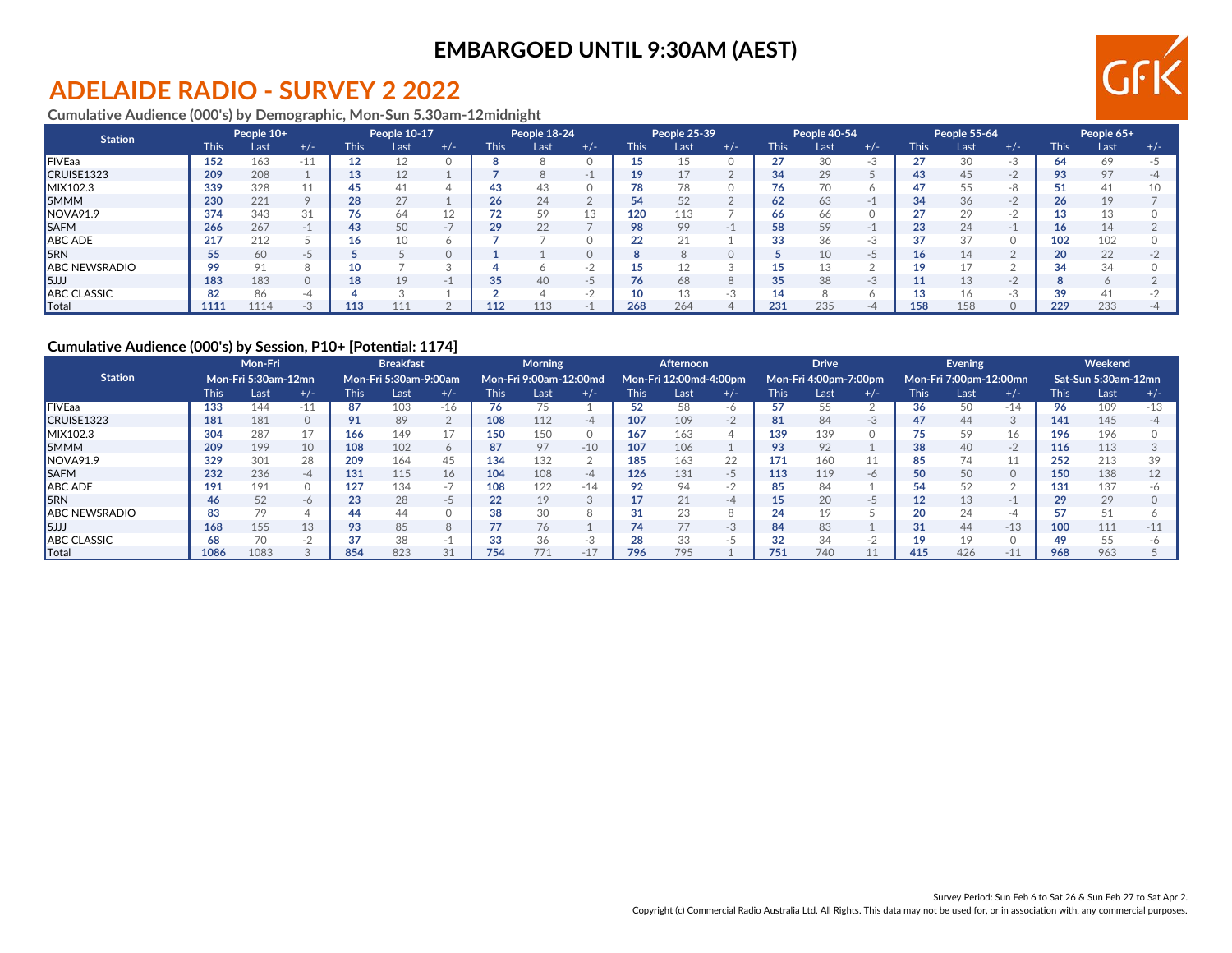# **ADELAIDE RADIO - SURVEY 2 2022**

#### **Average Audience (000's) by Demographic, Mon-Sun 5.30am-12midnight (Ave Qtr Hr Audience)**

| <b>Station</b> |             | People 10+ |          |             | People 10-17 |       |             | People 18-24 |        |        | People 25-39 |                  |             | People 40-54 |          |             | People 55-64     |      |             | People 65+ |  |
|----------------|-------------|------------|----------|-------------|--------------|-------|-------------|--------------|--------|--------|--------------|------------------|-------------|--------------|----------|-------------|------------------|------|-------------|------------|--|
|                | <b>This</b> | Last       |          | <b>This</b> | Last         | $+/-$ | <b>This</b> | Last         |        | This l | Last,        |                  | <b>This</b> | Last         | +/-      | <b>This</b> | Las <sup>.</sup> |      | <b>This</b> | Last       |  |
| FIVEaa         | 13          | 14         |          |             |              |       |             |              |        |        |              |                  |             |              |          |             |                  |      |             |            |  |
| CRUISE1323     | 16          | 15         |          |             |              |       |             |              |        |        |              |                  |             |              | $\Omega$ |             |                  |      |             |            |  |
| MIX102.3       |             | 16         |          |             |              |       |             |              |        |        |              |                  |             |              |          |             |                  |      |             |            |  |
| 5MMM           | 11          | 12         | -1       |             |              |       |             |              | 0      |        |              | $\left( \right)$ |             |              | $\sim$   |             |                  |      |             |            |  |
| NOVA91.9       |             | 13         |          |             |              |       |             |              |        |        |              |                  |             |              |          |             |                  |      |             |            |  |
| <b>SAFM</b>    | 12          | 12         | $\Omega$ |             |              | $-1$  |             |              | $\cap$ |        |              |                  |             |              | $\Omega$ |             |                  |      |             |            |  |
| ABC ADE        | ΊO          | 17         | -1       |             |              |       |             |              |        |        |              |                  |             |              |          |             |                  |      |             |            |  |
| 5RN            |             |            | $\Omega$ |             |              |       |             |              |        |        |              |                  |             |              |          |             |                  |      |             |            |  |
| ABC NEWSRADIO  |             |            | O        |             |              |       |             |              |        |        |              |                  |             |              |          |             |                  |      |             |            |  |
| 5JJJ           | $\circ$     | 10         | - 1      |             |              |       |             |              |        |        |              |                  |             |              | $-1$     |             |                  |      |             |            |  |
| ABC CLASSIC    |             |            |          |             |              |       |             |              |        |        |              |                  |             |              |          |             |                  |      |             |            |  |
| Total          | 145         | 141        |          | 12          |              |       |             |              |        | 27     | 25           |                  | 32          | 30           |          | 22          | 24               | $-2$ | 41          | 41         |  |

#### **Average Audience (000's) by Session, P10+ [Potential: 1174]**

|                    |             | Mon-Fri<br>Mon-Fri 5:30am-12mn |          |             | <b>Breakfast</b>      |          |                 | <b>Morning</b>         |              |       | <b>Afternoon</b>       |              |             | <b>Drive</b>          |      |             | Evening                |       |        | Weekend             |       |
|--------------------|-------------|--------------------------------|----------|-------------|-----------------------|----------|-----------------|------------------------|--------------|-------|------------------------|--------------|-------------|-----------------------|------|-------------|------------------------|-------|--------|---------------------|-------|
| <b>Station</b>     |             |                                |          |             | Mon-Fri 5:30am-9:00am |          |                 | Mon-Fri 9:00am-12:00md |              |       | Mon-Fri 12:00md-4:00pm |              |             | Mon-Fri 4:00pm-7:00pm |      |             | Mon-Fri 7:00pm-12:00mn |       |        | Sat-Sun 5:30am-12mn |       |
|                    | <b>This</b> | Last                           | $+/-$    | <b>This</b> | Last                  | $+/-$    | <b>This</b>     | Last                   | $+/-$        | This. | Last                   | $+/-$        | <b>This</b> | Last                  |      | <b>This</b> | Last                   | $+/-$ | This l | Last                | $+/-$ |
| <b>FIVEaa</b>      | 14          | 15                             |          | 24          | 30                    | -6       | 23              | 22                     |              |       |                        |              |             |                       | - I  |             |                        | $-3$  |        | 12                  |       |
| CRUISE1323         | 16          | 15                             |          | 18          | 15                    |          | 31              | 27                     |              | 24    | 23                     |              | 10          | 11                    | - i  |             |                        | $-1$  |        | 15                  |       |
| MIX102.3           | 18          | 16                             |          | 20          | 16                    |          |                 | 23                     |              | 24    | 25                     |              | 19          |                       |      |             |                        |       |        | 14                  |       |
| <b>5MMM</b>        | 13          | 14                             | $-1$     | 18          | 19                    | $-1$     |                 | 24                     | $-1$         | 20    | 20                     | $\Omega$     | 10          | 10                    |      |             |                        |       |        |                     |       |
| NOVA91.9           | 18          | 14                             |          | 25          |                       |          | 20              | 16                     |              | 23    | 17                     | <sup>n</sup> | 21          | 18                    |      |             |                        |       | 16     | 12                  |       |
| <b>SAFM</b>        | 14          | 13                             |          | 16          | 14                    |          | 19              | 20                     | -1           | 19    | 18                     |              | 16          | 15 <sup>1</sup>       |      |             |                        |       |        |                     |       |
| ABC ADE            |             | 19                             | $-$      | 32          | 37                    | $-5$     | 25              | 28                     | -3           | 16    | 17                     | $-1$         | 15          | 15                    |      |             |                        | $-2$  |        | 13                  |       |
| 5RN                |             |                                | $\Omega$ |             |                       |          |                 |                        |              |       |                        |              |             |                       |      |             |                        |       |        |                     |       |
| ABC NEWSRADIO      |             |                                |          |             |                       |          |                 |                        |              |       |                        |              |             |                       |      |             |                        |       |        |                     |       |
| 5JJJ               | 10          | 10                             | $\Omega$ | 11          | 11                    | $\Omega$ | 16 <sup>1</sup> | 14                     |              | 13    | 13                     | $\Omega$     | $\circ$     | 11                    | $-2$ |             |                        | . 1   | h      | 10                  |       |
| <b>ABC CLASSIC</b> |             |                                |          |             |                       | $-1$     |                 |                        |              |       |                        |              | ◠           |                       | - 1  |             |                        |       |        |                     |       |
| ∥Total             | 153         | 149                            |          | 203         | 199                   |          | 225             | 219                    | <sup>n</sup> | 193   | 183                    | 10           | 145         | 137                   |      | 48          | 50                     | $-2$  | 125    | 123                 |       |